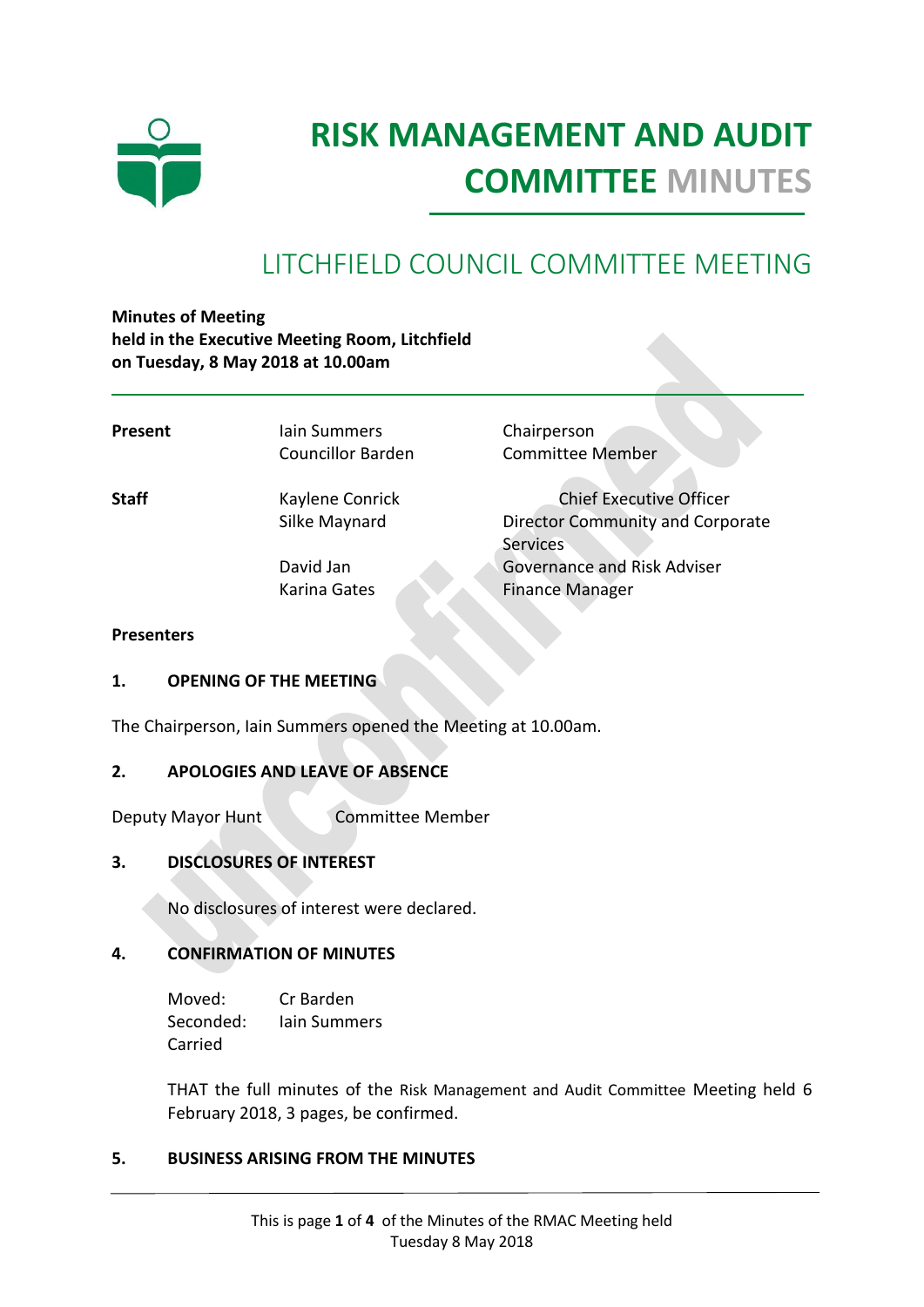Moved: Cr Barden Seconded: Iain Summers Carried

THAT the RMAC notes the response that the work permit audit is on hold due to the procurement review, and expects a report on the progress of the work permit audit at the next meeting

#### **6. PRESENTATIONS**

Nil.

**7. ACCEPTING OR DECLINING LATE ITEMS** Nil.

#### **8. OFFICERS REPORTS**

#### **8.1 Risk Register Review**

Chair noted the need to develop a method of reporting progress that highlighted items that are due or overdue. Suggested to keep the original due date but strike through and add new due date. The full risk register including all controls are to be presented to the RMAC every second meeting.

Resolution:

THAT the RMAC:

- 1. note the completed treatment items to be moved into the key controls of the respective risk profiles where applicable;
- 2. notes and accepts the explanations for the overdue items;
- 3. requests the full Risk Register and controls to be presented at the next meeting; and
- 4. requests the inclusion of updated due dates and status comments as part of the risk dashboard report.

MOVED: Cr Barden SECONDED: Iain Summers CARRIED

#### **8.2 Internal Audit Plan**

Suggested that a column be added in the plan to show the risk and control ratings from the Risk Register, which are being addressed by the audit.

Resolution:

THAT the RMAC:

- 1. note and endorse the change to the internal audits recommended to the 2018- 2019 year;
- 2. endorse the proposed three-year internal audit plan;
- 3. review the plan annually to confirm the next three years internal audits in accordance with the RMAC terms of reference, and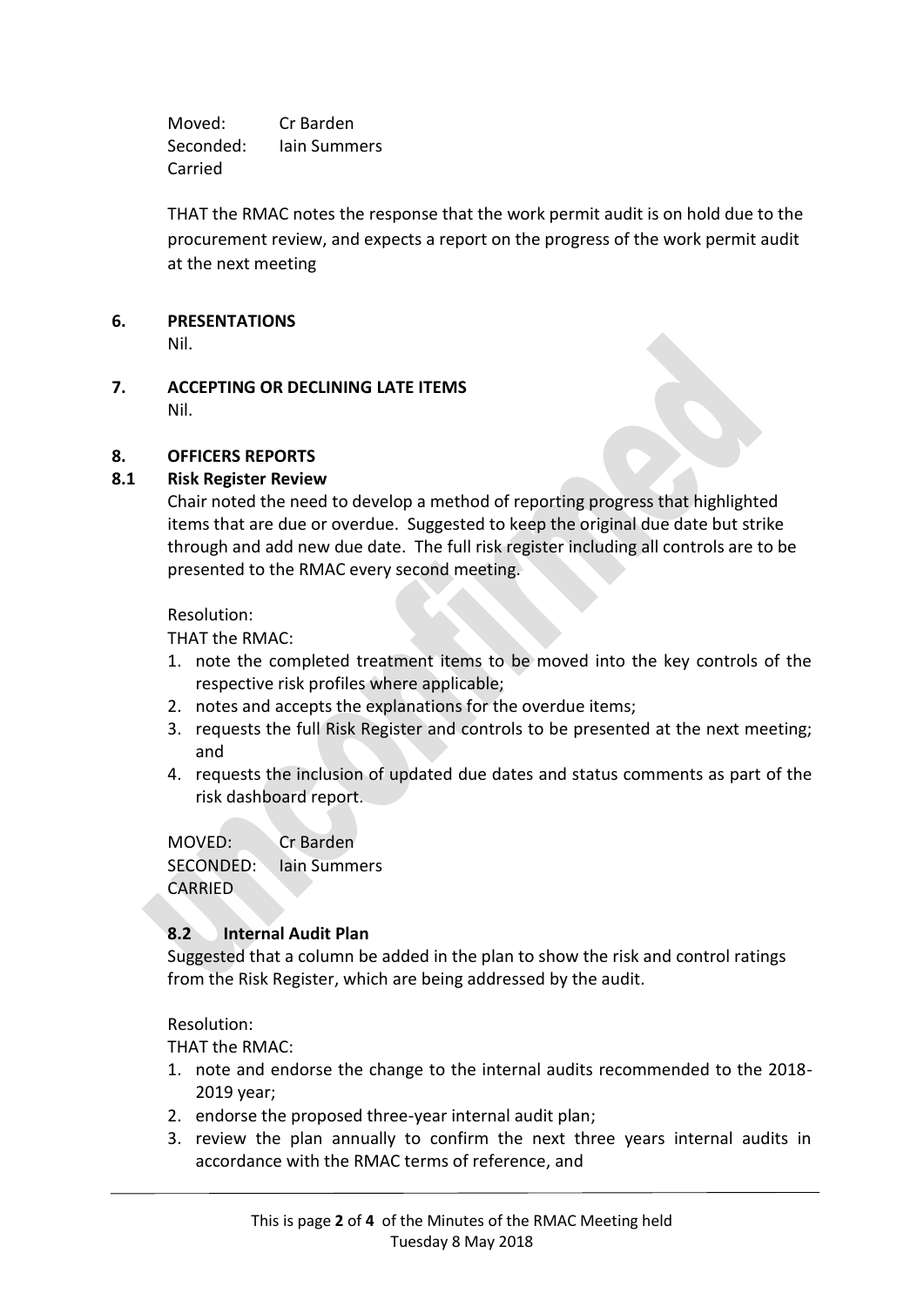4. request the three-year internal audit plan is presented at the next RMAC meeting with the associated risk and control ratings.

MOVED: Cr Barden SECONDED: Iain Summers CARRIED

#### **8.3 Records Management Improvement Plan**

Resolution:

THAT the RMAC note the shared services agreement with West Arnhem Regional Council and consequently the progress on the records management improvement plan.

MOVED: Cr Barden SECONDED: Iain Summers CARRIED

**9. OTHER BUSINESS** Nil.

#### **10. CONFIDENTIAL ITEMS**

MOVED: Cr Barden SECONDED: Iain Summers CARRIED

THAT pursuant to Section 65 (2) of the Local Government Act and Regulation 8 of the Local Government (Administration) regulations the meeting be closed to the public to consider the following Confidential Items:

#### **10.1 Waste Transportation Contract – Tender Report**

Regulation  $8(c)$  - information that would, if publicly disclosed, be likely to cause commercial prejudice to, or confer an unfair commercial advantage on, any person **10.2 External Auditor Engagement Letter**

Regulation  $8(c)$  - information that would, if publicly disclosed, be likely to cause commercial prejudice to, or confer an unfair commercial advantage on, any person

The meeting was closed to the public at 11.10am.

#### **20. CLOSE OF MEETING**

The Chair closed the meeting at 12.00pm.